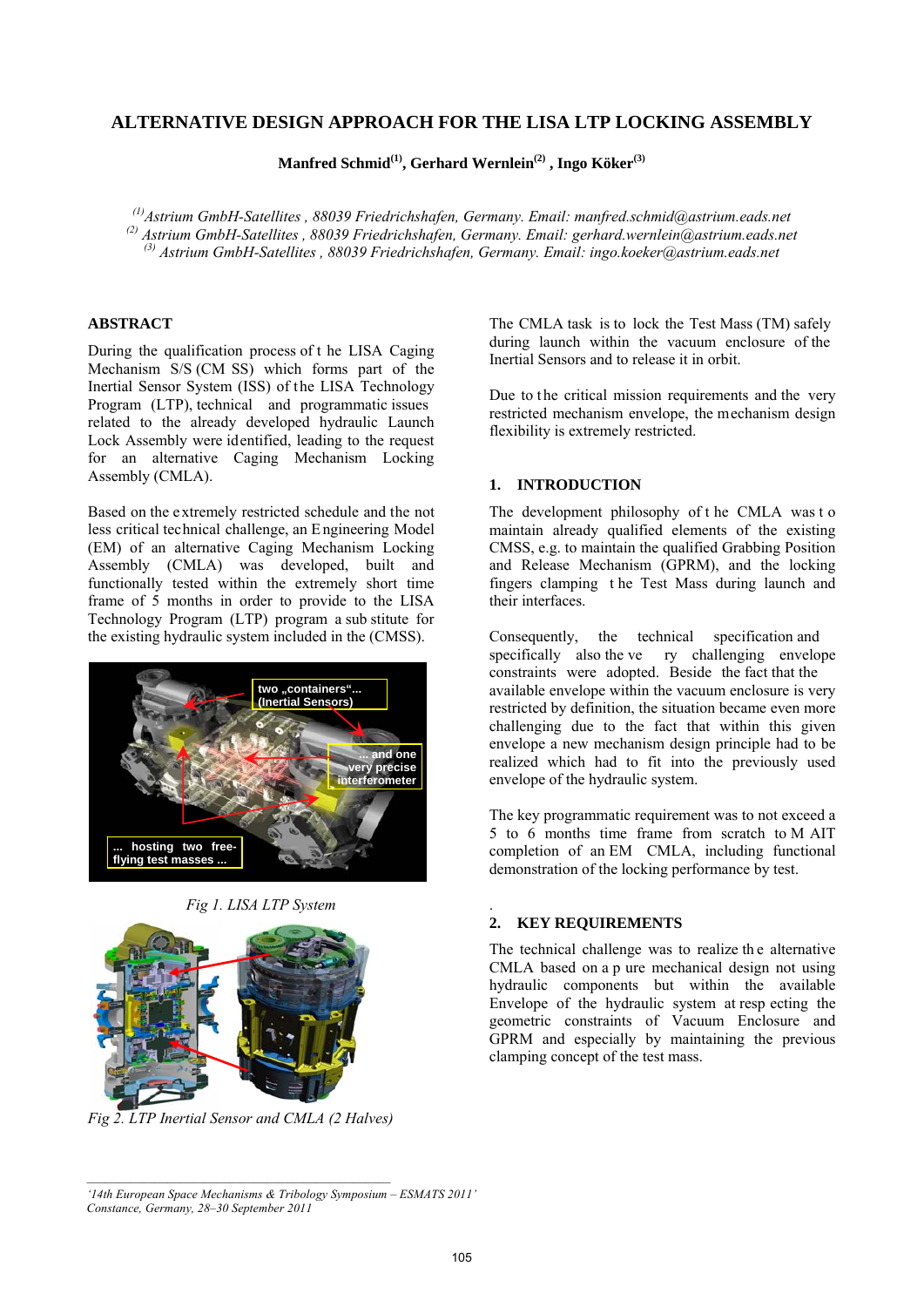

*Fig 3. CMLA Clamping Principle* 

"Hard" key requirements are:

| Requirement                                       | Value                        | Comment                                                                                   |  |
|---------------------------------------------------|------------------------------|-------------------------------------------------------------------------------------------|--|
| Caging Force<br>per Finger                        | 300 N                        | 1200 N overall                                                                            |  |
| <b>Finger Stroke</b>                              | $4.62+0.5/-0.1$<br>mm        | CMLA design:<br>Mechanism stroke: 5.6mm<br>Finger stroke: 4.62 mm                         |  |
| Mass for upper<br>and lower<br>CMLA<br>(w/o GPRM) | $< 2750 \text{ g}$           | Achieved:<br>CMLA EM per two units: 2460 g<br>$(w/o)$ harness, end s witches<br>and GPRM) |  |
| Outgassing rate                                   | $40 \times 10 - 9$<br>Pa l/s |                                                                                           |  |
| Life (Caging /<br>De-Caging<br>cles)              | 78                           | Single Orbit rel ease $+$ exp ected<br>on Ground operations<br>Incl. ECSS margins.        |  |

*Table 1. Key CMLA Requirements .* 

**"Soft"** requirements are:

- Establish a sim ple and reliable design, **Nonmagnetic, avoid lubricants**
- Maintain as much as po ssible proven and qualified elements
- **Provide ECSS motorisation margins**
- Retract and preload test mass  $w/o$  manual operation (**provide resettability** )
- **Provide possibility for TM h and-over to** GPRM (at reduced clamping force)
- **Fit to the available budgets** (mass, envelope) as for hydraulics
- **Minimize impact to higher level** also considering available Caging Control Unit (CCU) w.r.t. electrical, mechanical and software impact.

#### **3. CONCEPT TRADE-OFF**

At the beginning of the development phase, a conceptual trade-off was performed in order to identify the optimum concept satisfying the given set of requirements.

First analyses identified two major design drivers:

- Restricted envelope with the GPRM u nit in the center of the CMLA and the Vacuum Enclosure (diameter and hei ght) as t he outer limitation.
- Nominal Clamping force of 1200 N ( 300 N per finger)
- Required finger stroke
- Motorization factor according to ECSS.

It was very clear from the beginning that the relatively long finger stroke at high output force within the extremely restricted envel ope (allowing only for the accommodation of a very small motor) would require a high overall gear ratio in the range of 1:1000. This high gear ratio has therefore t o be provided over several linear or r otational gear stages, ending up in a l inear stroke of the clamping fingers. Due to t he fact that magnetic parts in the mechanism were not allowed, the selection of suitable motors was very restricted and was limited to the use of Piezo motors.

The trade off yielded two favorite concepts both based on rotary piezo motors. One concept was base d on a leverage system the other was based on a cam system, both translating the rotary motion of the motor into a linear one of the fingers.

Basically both syste ms were feasible, however since the cam system was co mpletely fitting into the given envelope while the lever system was s uffering from motor accommodation issues within the envelope and provided a higher number of mating (tribologic) areas, the cam system was finally selected and built.

### **4. SELECTED CMLA DESIGN**

Each CMLA unit is formed by overall 10 different key elements. All structural elements and the planetary gear box are manufactured from Titanium, all bearings are configured to be non-magnetic (hybrid or full ceramic bearings). Small supporting elements (e.g. bearing cages) will be manufactured out of Vespel® or similar material.

Lubrication is avoided wherever possible for contamination reasons (e.g. no lubrication is u sed on the planetary gear and in t he bearings, the gea r runs dry). This approach becomes possible due to the limited torque loads and low operation velocity at limited life (800 input revs correspond to 1 caging/decaging sequence).

Due to procurement schedule reasons, the bearings on the EM are still manufactured from 440 C and will be substituted in the final flight configuration by the nonmagnetic ones.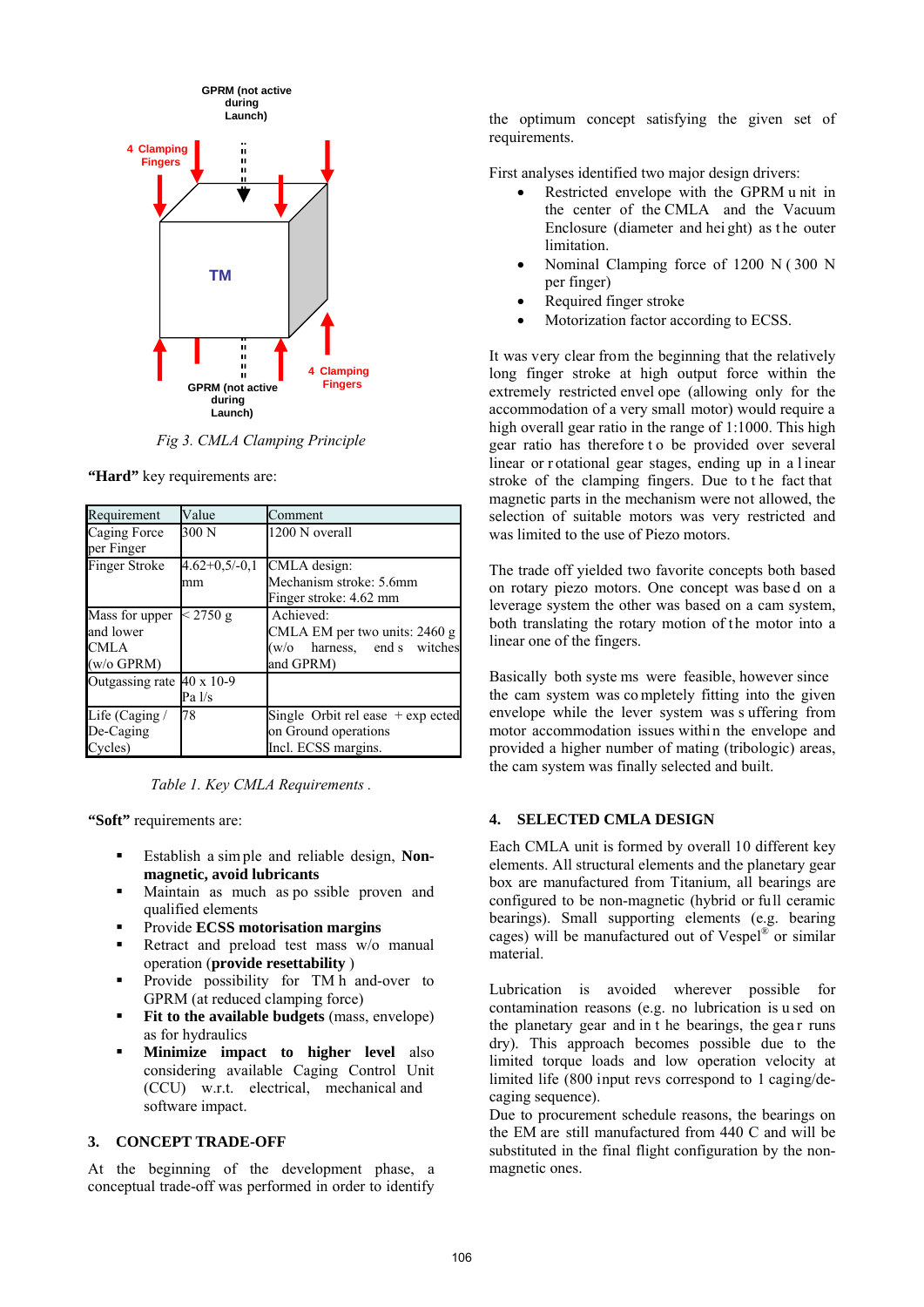

*Fig 4. CMLA Overall Design (Both Units)* 



- 1) VE Flange and Linear Guidance
- 2) Return Springs
- 3) Thrust Plate
- 4) Roller Bearings
- 5) CAM
- 6) Thrust Bearing
- 7) Housing
- 8) Planetary Gear Box
- 9) Piezo Motor
- 10) Cover

*Fig 5. CMLA, Exploded View of one Unit* 

### **5. FUNCTIONAL PPRINCIPLE**

A rotary piezo motor mounted on top of the CMLA actuates via a spur gea r a planetary gear box with a ratio of i= 245. The output of the gear box is equipped with a spur pinion acting to the Cam, supported by a ball bearing (thrust bearing).

By rotation of the progressive cam by means of the gear output pinion, 4 ball bearings integrated into the thrust plate are pushed in a xial direction together with the thrust plate, thus moving the clamping fingers towards the loaded (clamped) position on the Test Mass I/F.

For de-caging, the operation direction is reversed and while the cam is moving to its o riginal starting position, eight CuBe release sp rings push the thrust plate respectively the clamping fingers back.

### **6. TECHNOLOGY ISSUES TO BE SOLVED**

Especially the requirements for non magnetic materials and for extremely low residual gas load within the vacuum enclosure in combination with minimised particle contamination led as a conse quence to the requirement to avoid lubricants. This caused the need for technology work on component level in view of material choice, especially for the un-lubricated condition of bearings which strongly influence the torque/ force budget and component life.

For development risk mitigation purposes some early component tests were per formed in parallel to the development work and back-up solutions for potentially critical elements were identified:

### **6.1. Early Risk Mitigation Activities**

### Torque Force Budget

In parallel to the design activities early to rque/force budget analyses were carried out in order to identify the motorization margins. While the first analysis was purely based on ass umptions, the analysis was m ore and more refined by including real measured friction values into the analysis.

### Structural Analysis

A complete FE model of the CMLA was b uilt up in order to verify the dynamic behavior and to identify critical local stress levels in the mechanism.

### Piezo Motor torque and Life

In order to verify that the output torque and life of the selected piezo motor is sufficient for the application, an early life test under UHV condition was carried out.

## Piezo motor bake-out

A 96 hours bake-out of the selected piezo motor was carried out in th e thermal chamber at 130 deg C in order to verify that the piezo did not degrade due to this thermal load.

#### Bearing Friction and Gear efficiency

Early friction tests unde r realistic conditions on all bearings and efficiency tests on the planetary gear and on the spur gears were carried out under realistic load conditions in order to obtain reliable inputs for the force/torque budget analysis.

### **6.2. Piezo Motor Selection**

Since the Piezo motor is a key element of the CMLA, alternative motor concepts were investigated in order to select the favorite candidate but also to generate a potential back-up solution. Overall three Piezo Motors were identified as potential candidates:

### Linear Piezo motor from PI (Germany).

A design for transfer of t he linear to a rotary motion was realized in the CMLA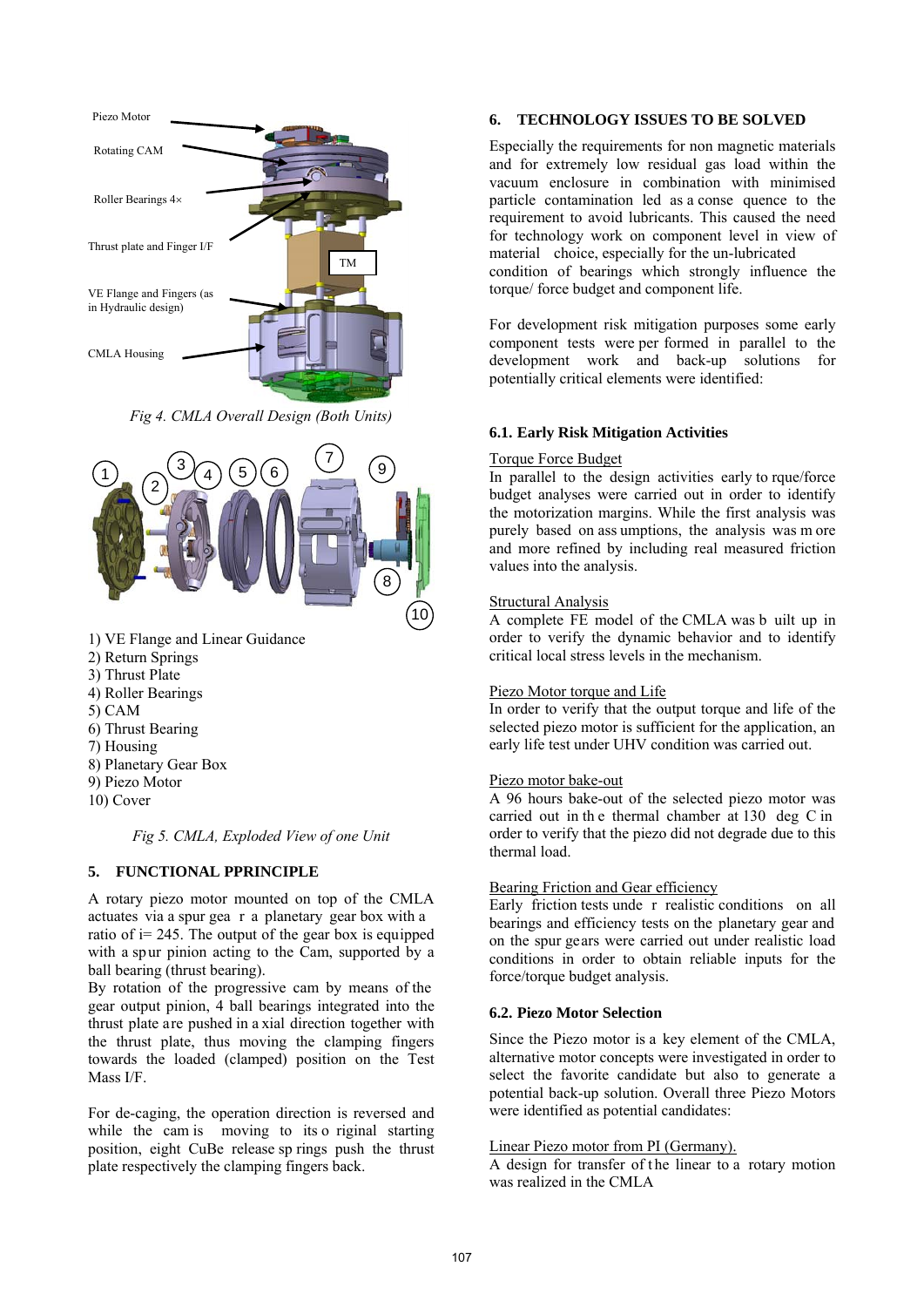### Advantage

 $\triangleright$  high output torque

- Drawback:
	- does not fit to the given envelope height.
	- ¾ redundancy not on motor level (to be generated by specific motor arrangement).
	- $\triangleright$  Linear output to be transferred to rotational one by specific I/F design.

Rotary Piezo Motor from PiezoMotor (Sweden)  $\frac{\text{Advantage:}}{\text{hig}}$ 

- high output torque
- $\triangleright$  fits into given envelope

Drawback: Vacuum life issues were identified

 $\triangleright$  Not redundant (however fail safe in case one piezo would fail)

Rotary Piezo Motor from Attocube (Germany) Advantage:

- $\triangleright$  Fits into given envelope
- $\triangleright$  Provides cold redundancy

Drawback:

 $\triangleright$  lowest output torque

# **7. COMPONENT TEST / BACKUP SOLUTIONS**

At the beginning of the development phase a component test plan was defined for technology critical items and the necessary test rigs were built. During the development phase the tests were carried out in parallel to the m echanism design for early devel opment risk mitigation.

Component tests were not only carried out on the components included into the baseline design, but also on components which might be used as an alternative, in order to generate and have available suitable fallback solutions for critical components.

Main elements submitted to component test and optimization:

- Piezo Motor life and torque output optimization
- Planetary gear stage selection and efficiency optimisation under load
- Efficiency of spur gears
- Linear guidance friction under load
- Bearing friction torque under representative loads

# **7.1. Linear Piezo Motor from PI**

One candidate motor for the application was t he hypersonic Linear Piezo Motor from PI, t ype U-164. In standard applications the output motion of the motor is acting to linearly guided systems. In the CMLA case the required rotary motion is generated by including an Al2O3 friction wheel into the design to which the motor acts as an i nput to the planetary gear. A Breadboard model of the PI motor acting to the rotor was built for torque performance measurement purposes.



*Fig 6. Ultra Sonic Motor* 

Though the motor does not fit co mpletely into the restricted envelope height, it was however considered as a back -up (precondition: waiver to be granted for envelope height requirement excursion by 20 mm).



*Fig 7. Ultra Sonic Motor B/B* 

### **7.2. Rotary Piezo Motor from PiezoMotor**

The motor acts according to the "Piezo-leg" principle. The motor fits in to the CMLA design envelope and was therefore considered as a potential alternative. The motor was procured and comparably high output torque values (range 10 Ncm) were measured.

#### **Rotational Velocity and Load (Torque)**



Motor performance for a drive frequency of 2100 Hz.

*Fig 8. Piezo Legs Motor* 

The motor worked well in a life test at ambient, however a subsequent test in vacuum revealed a l ife issue. The motor jammed after sev eral thousand revolutions under vacuum conditions. This failure was quite unexpected and was considered to be somehow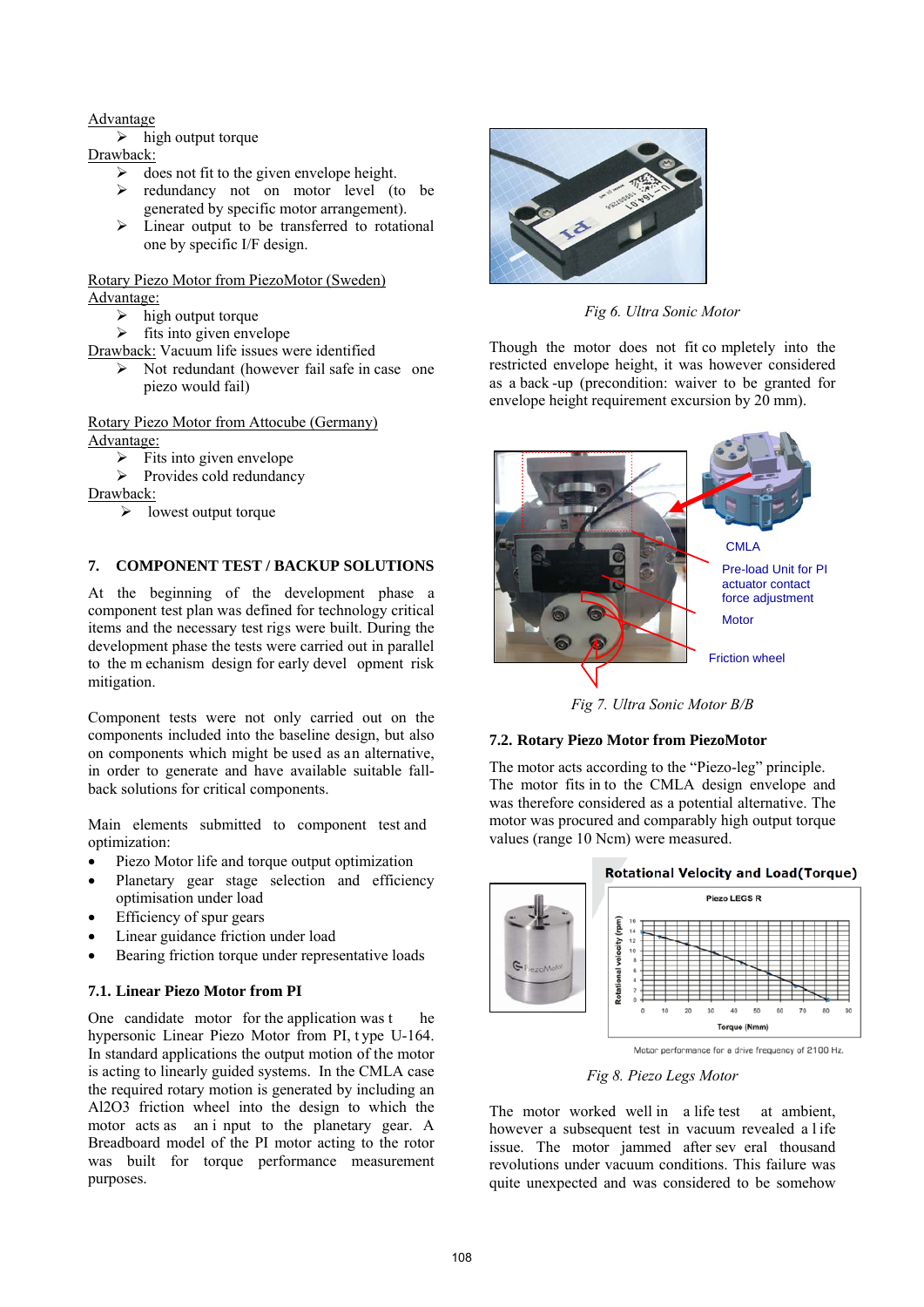linked to a chan ge of the tribological properties in vacuum between the Al2O3 contact Inte rfaces in the motor. A fin al investigation of the root cause was however not yet performed.

#### **7.3. Rotary Piezo Motor from Attocube**

The selected motor for the CMLA application is th e Attocube ANR 200, based on the inertia principle. In this concept the rotor is clamped to th e stator by friction forces. At slow ro tation of the flexible stator due to the piezo forces, the stator is moved accordingly, while at fast retraction of the stator, the CuBe rotor maintains its position due to its own inertial forces, overcoming the friction forces between rotor and stator. By consequent application of this saw tooth like command profile an output motion in cw o r alternatively in ccw direction is generated.



*Fig 9. Piezo Motor* 



*Fig 10. Piezo Motor, Command Profile* 

Since the motor was originally designed for motion of small appendages (mirrors) about a p recise rotation axis but not for m aximum output torque, th e I/F between the CuBe stator clamped to the rotor by defined clamping forces was found to be not optimal for the application and subsequently generated a l ife issue at the required output torque level during the first life test under UHV conditions.

In the CMLA application the key requirements are output torque and l ifetime, therefore the I/F area between the rotor and stator was changed for the sake of improved lifetime at maximum output torque in UHV conditions.

A second life test in UHV conditions at a minimum output torque of 3 Ncm was successfully carried out for 45000 motor revs (The test was interrupted, because the H/W was needed for integration into the CMLA).

During test th e motor was loaded with a sin usoidal torque profile with 3 Nm torque amplitude.

Though the motor provides the lowest output torque of all three inve stigated motors, it was selected as a baseline since it provides the best compromise between output torque, life, UHV com patibility, non-magnetic requirement and redundancy, while fitting into the given envelope.



*Fig 11. Piezo Motor during torque/life test* 

### **7.4. Gear Stage**

A planetary gear with a ratio of i=245 was selected as baseline. In order to comply with the given requirement for non magnetic materials, the available standard Stainless Steel product was m anufactured completely from Titanium (housing and wheels). In order to cope with the potential issue of high friction at reduced life in a p ure Ti to Ti co mbination in the un-lubricated condition, additionally Bronze planetary wheels were produced. Indeed, after the first gear efficiency tests it was found that high friction occurred in the loaded (sliding) contact area between the planetary wheels and the planet carrier pin in the T I version. This effect was improved by using the bronze planets, however the issue was on ly finally solved after in cluding  $Vespel^{\mathcal{B}}$ SP1 bushings into the planet bores in order to separate the planet carrier pins from the rotating planets. During test it was also observed under load (and un-lubricated condition) that the individual stages of the gear tend to move in axial direction towards the first (input) stage, thus producing un-acceptable friction i n this torque sensitive stage in which no parasitic torques are allowable.



*Fig 12. Ti Gear equipped with Bronze Planets and Vespel*® *bushings/spacer* 

Therefore an additional Vespe®l spacer was mounted into the Interface between the first stage planets and the planet carrier plate to reduce friction to a minimum in this sensitive are. In this configuration the expected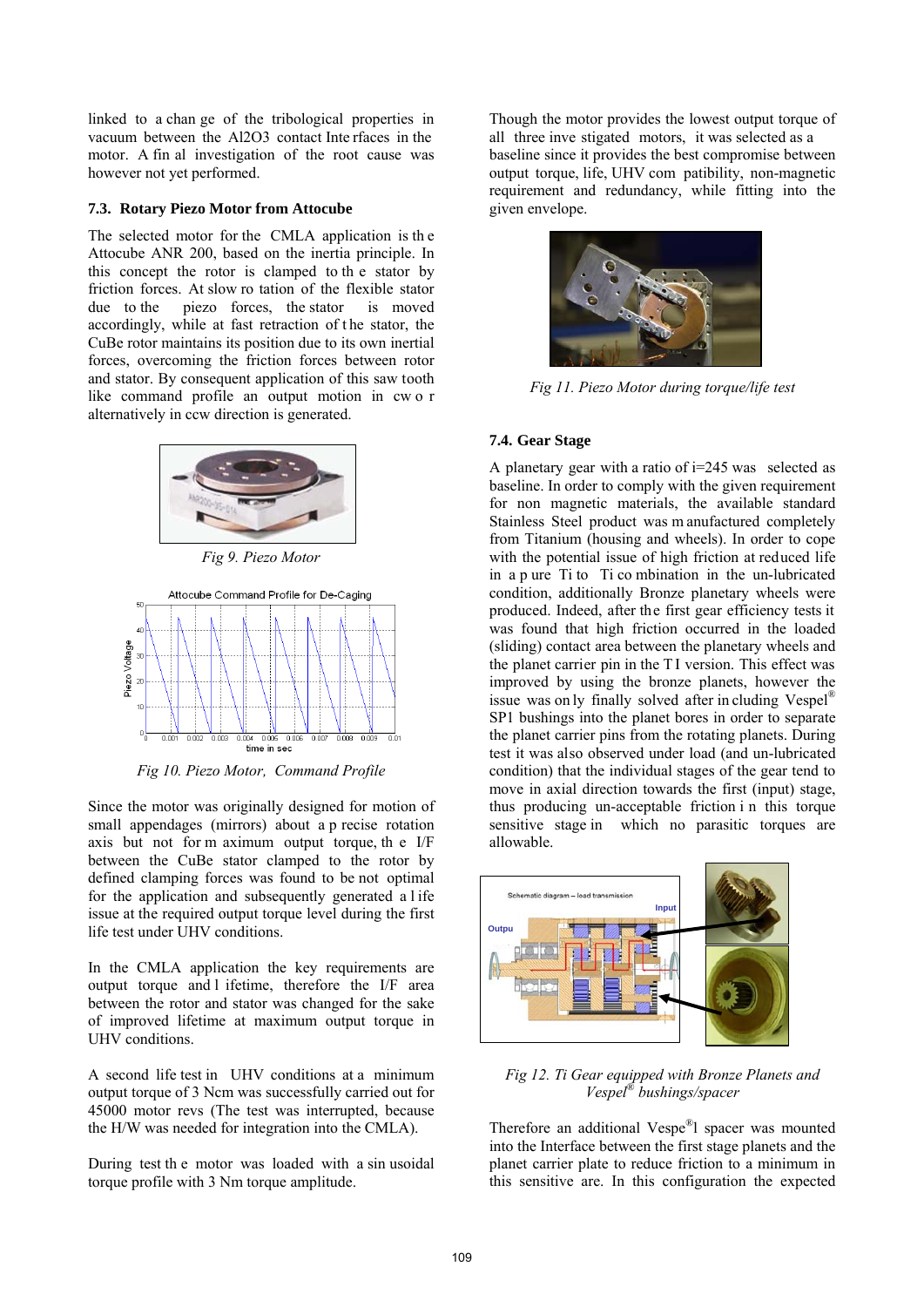gear efficiency of about 50 % was achieved over life in un-lubricated condition.



*Fig 13. Planetary Gear Efficiency* 

# **7.5. Bearings**

For schedule reasons non m agnetic hybrid or full ceramic bearings could not be included into the CMLA engineering model, however form, fit and functionally identical steel bearings were included into the design, procured and tested in un-lubricated condition for friction under realistic o perational loads in order to obtain realistic inputs for th e CMLA torq ue budget analysis.

# **8. CMLA ENGINEERING MODEL**

In the following pictures the final CMLA configuration with mounted clamping fingers is shown. In the left hand H/W picture the 8 r eturn springs for the 4 clamping fingers are shown, while in the right hand picture the complete CMLA half is depicted in the fully integrated status, ready for mounting it into the Vacuum enclosure.



*Fig 14. CMLA Final Design, Exploded View* 



*Fig 15. CMLA during Integration and Integrated* 



*Fig 16. CMLA Integrated, top view, with GPRM dummy in the centre (white element)* 

# **9. CMLA FUNCTIONAL TESTING**

During and after the development phase, functional tests were performed on component and on unit level in order to verify the correct component/mechanism function, to provide inputs to the torque budget analysis and to confirm the torque budget analysis by test results. Beside the caging and de-caging torque measurements and the finger force m easurements on the integrated mechanism, the efficiency tests on the planetary and spur gears and the friction tests on the individual bearing units in un-lubricated condition and under realistic loads yielded important test results.

The efficiency tests were performed by a t est setup using a gear motor as input torque generator, a Kistler torque sensor followed by the test item (planetary gear or spur gear). To the gear output a realistic external load was a pplied, measured by another torque sensor attached between the gear output and the external load. By this test setup the efficiency could be measured as the ratio between output and input torque both detected by the individual sensors.



*Fig 17. Gear efficiency Test Setup* 

The bearing friction was measured by applying representative loads to the individual bearings and then measuring the (worst case) starting torque under load. For Clamping Finger force measurement, four force sensors were used to measure the individual finger